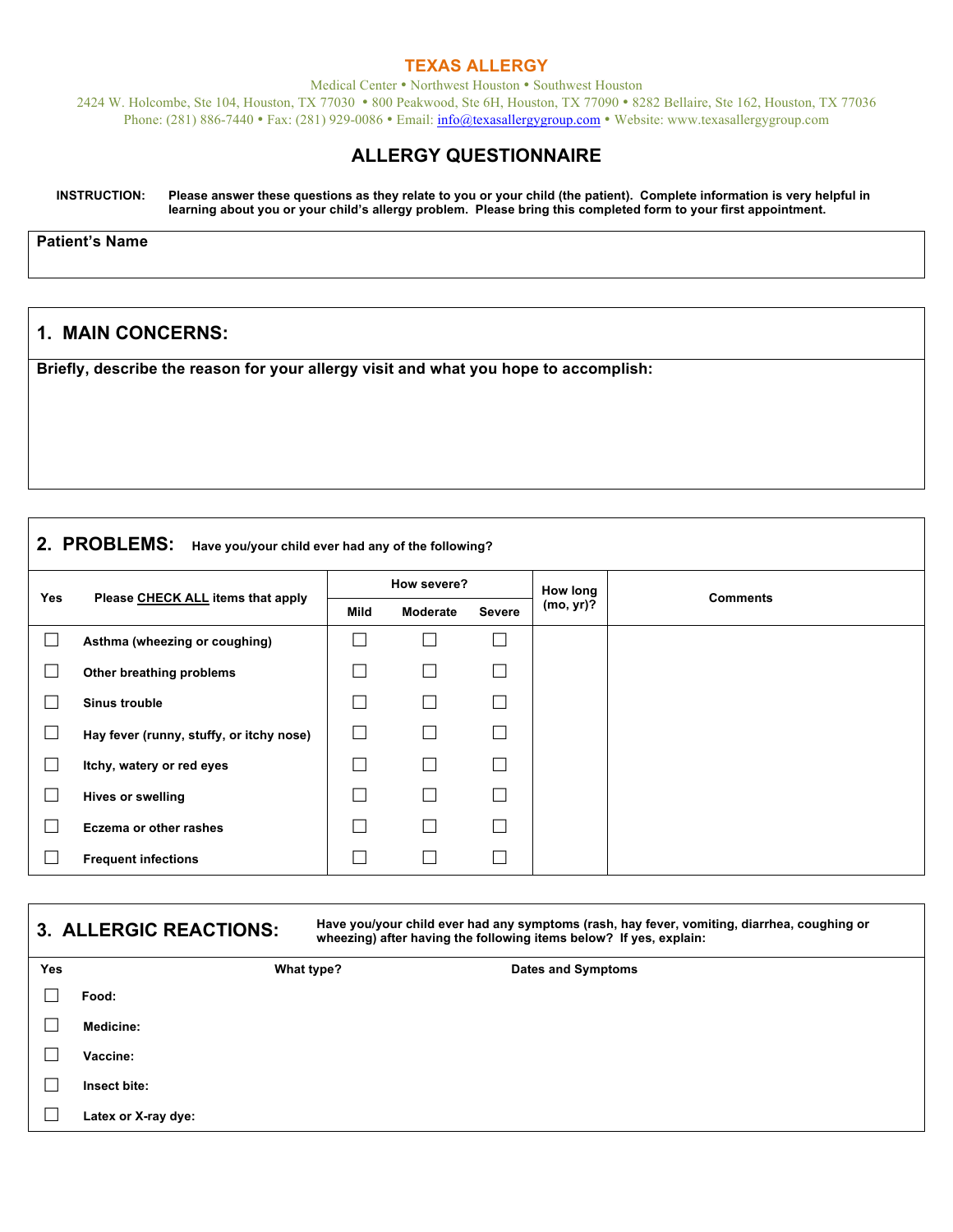| For each item below, check the appropriate square to indicate whether you/your child is affected by the<br>4. TRIGGERS:<br>following:          |                   |                             |              |                                                         |                          |                             |                     |
|------------------------------------------------------------------------------------------------------------------------------------------------|-------------------|-----------------------------|--------------|---------------------------------------------------------|--------------------------|-----------------------------|---------------------|
|                                                                                                                                                | Symptoms<br>worse | <b>Symptoms</b><br>Improved | No<br>change |                                                         | <b>Symptoms</b><br>worse | <b>Symptoms</b><br>improved | <b>No</b><br>change |
| Cutting or playing in grass                                                                                                                    |                   |                             |              | Medicines:<br>•Antihistamines or<br>cough/cold medicine |                          |                             |                     |
| Other outdoor<br>activities:                                                                                                                   |                   |                             |              | •Asthma medicine                                        |                          |                             |                     |
| Moldy/mildewed areas (basement, attic,<br>etc)                                                                                                 |                   |                             |              | •Nose drops or spray                                    |                          |                             |                     |
| Sweeping, dusting or vacuuming                                                                                                                 |                   |                             |              | Summer                                                  |                          |                             |                     |
| Smog or smoke exposure                                                                                                                         |                   |                             |              | Spring                                                  |                          |                             |                     |
| Air conditioning or heating                                                                                                                    |                   |                             |              | Winter                                                  |                          |                             |                     |
| Chemicals, strong odor, perfume, soap,<br>detergents, or<br>other: $\frac{1}{2}$                                                               |                   |                             |              | Exposure to animals                                     |                          |                             |                     |
| Trips away from home or while at school                                                                                                        |                   |                             |              | "Colds" or viruses                                      |                          |                             |                     |
| Exercise                                                                                                                                       |                   |                             |              | Other<br>factors:                                       |                          |                             |                     |
|                                                                                                                                                |                   |                             |              |                                                         |                          |                             |                     |
| 5. PREVIOUS ALLERGY<br>Have you/your child had previous allergy skin tests or blood test?<br>No<br>Yes<br><b>EVALUATION &amp; TREATMENT:</b>   |                   |                             |              |                                                         |                          |                             |                     |
| If Yes, Where? Management of Yes, Where?                                                                                                       |                   |                             |              |                                                         |                          |                             |                     |
| Results of these tests (if possible, provide us with a copy)                                                                                   |                   |                             |              |                                                         |                          |                             |                     |
| If Yes, From $\qquad \qquad \text{to} \qquad \qquad$<br><b>No</b><br>Have you/your child ever received allergy shots?<br>(mo/yr)<br><b>Yes</b> |                   |                             |              |                                                         |                          |                             |                     |
|                                                                                                                                                |                   |                             |              |                                                         |                          |                             |                     |
| Please list all medicines you are now taking.<br><b>6. MEDICATIONS:</b><br>Please bring all of these with you for your appointment.            |                   |                             |              |                                                         |                          |                             |                     |
| Name                                                                                                                                           | Dosage            |                             |              | Name                                                    | Dosage                   |                             |                     |

| name | Dosage | name | Dosage |
|------|--------|------|--------|
|      |        | 5.   |        |
| 2.   |        |      |        |
| 3.   |        |      |        |
| 4.   |        |      |        |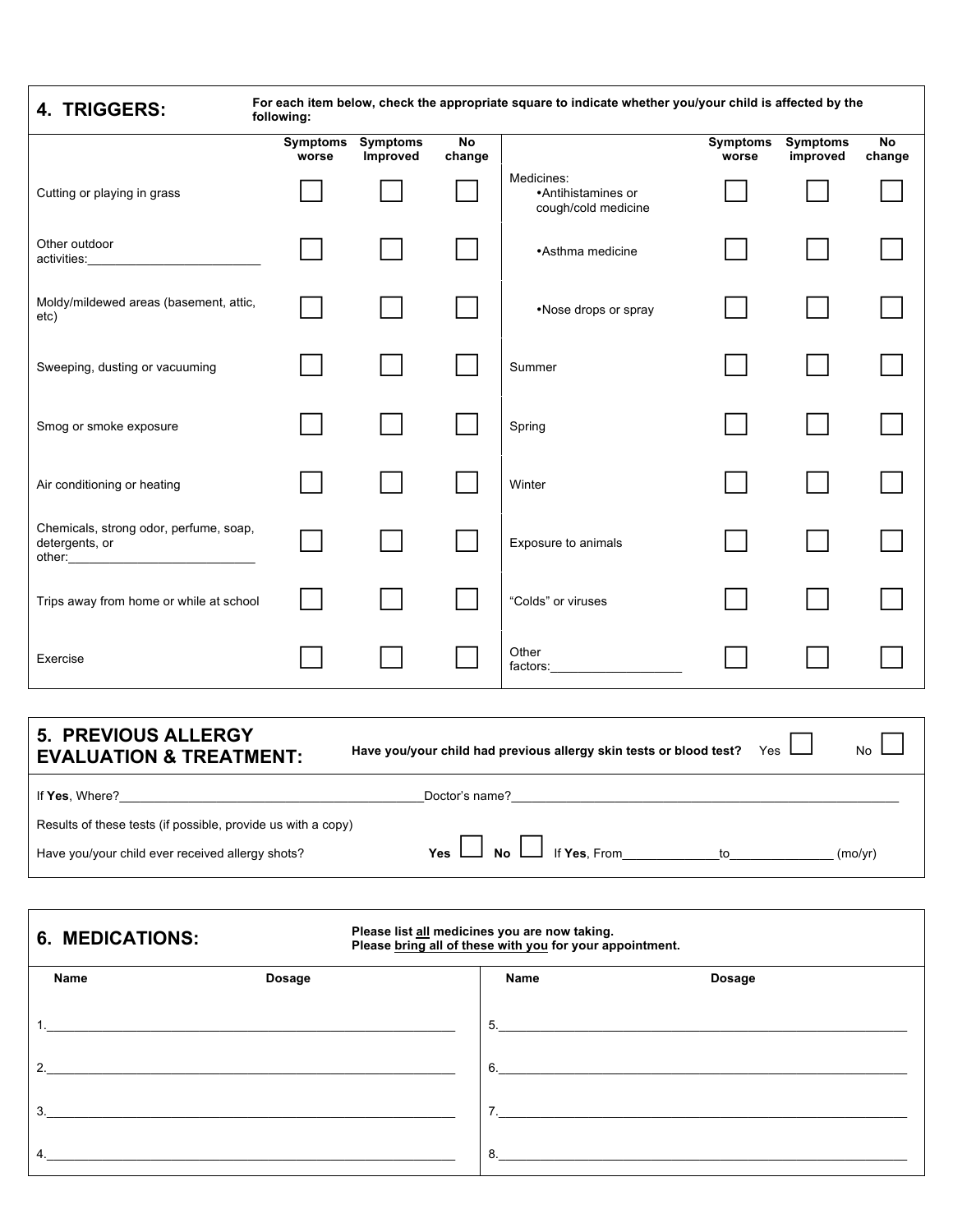| 7. OTHER MEDICAL PROBLEMS: |                         |            | Have you ever had any of the following? (Check All Items that apply) |            |                                |
|----------------------------|-------------------------|------------|----------------------------------------------------------------------|------------|--------------------------------|
| <b>Yes</b>                 |                         | <b>Yes</b> |                                                                      | <b>Yes</b> |                                |
|                            | Frequent headaches      |            | <b>Diabetes</b>                                                      |            | Frequent diarrhea              |
|                            | Frequent nosebleeds     |            | Coughed up blood                                                     |            | Sexual problems                |
|                            | Nasal polyps            |            | Sinus X-Rays, CT scans                                               |            | Liver trouble (e.g. hepatitis) |
|                            | Operation on sinuses    |            | Chest X-ray                                                          |            | Kidney or bladder trouble      |
|                            | Hearing problems        |            | Heart trouble                                                        |            | Poison ivy                     |
|                            | Glaucoma                |            | High blood pressure                                                  |            | Skin infections                |
|                            | Frequent ear infections |            | Colic or spitting up (as infant)                                     |            |                                |
|                            | Pneumonia               |            | Frequent heartburn                                                   |            | Other?                         |

# **8. HOSPITALIZATIONS:**

| List most recent first | Reason | Date |
|------------------------|--------|------|
| . .                    |        |      |
| 2.                     |        |      |
| 3.                     |        |      |

| 9. SURGERY:            |        |             |  |  |  |  |
|------------------------|--------|-------------|--|--|--|--|
| List most recent first | Reason | <b>Date</b> |  |  |  |  |
| . .                    |        |             |  |  |  |  |
| 2.                     |        |             |  |  |  |  |
| 3.                     |        |             |  |  |  |  |

**10. FAMILY HISTORY: Do any members of your family have a history of allergies? Yes If YES, list all relatives (parents, brothers, sisters, children, aunts, uncles, and grandparents).** £ **Asthma** £ **Hay fever** £ **Eczema** □ **Hives or swelling**<br>□ **Any immune dise** £ **Any immune diseases** £ **Frequent pneumonia or lung diseases** £ **Cancer** £ **Cystic fibrosis** £ **Tuberculosis** £ **Thyroid disease** £ **Glaucoma** £ **Diabetes**